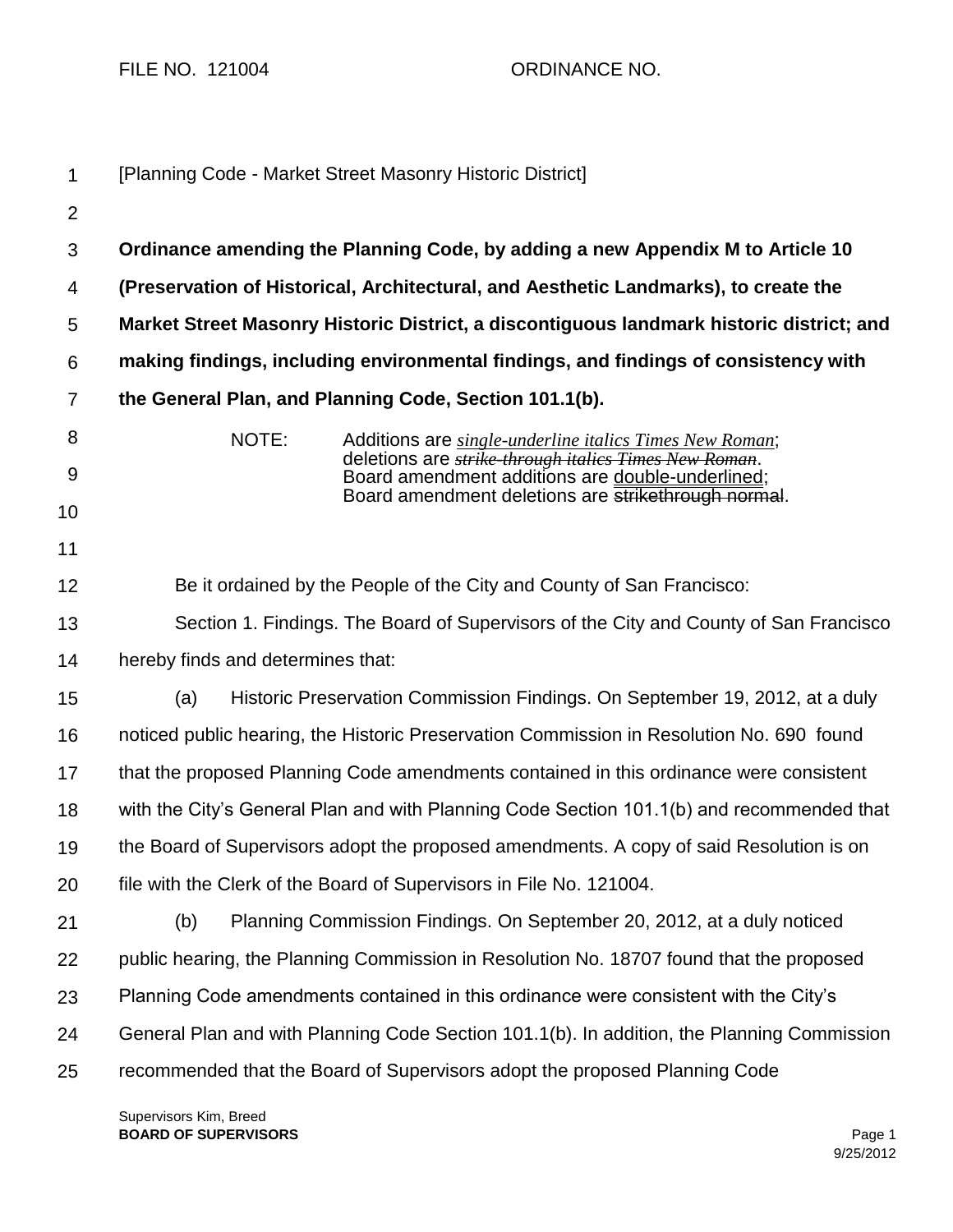1  $\mathcal{P}$ amendments. A copy of said Resolution is on file with the Clerk of the Board of Supervisors in File No. 121004 and is incorporated herein by reference.

- 3 4 5 6 7 (c) The Board finds that the proposed Planning Code amendments contained in this ordinance are on balance consistent with the City's General Plan and with Planning Code Section 101.1(b) for the reasons set forth in both Historic Preservation Commission Resolution No. 690 and Planning Commission Resolution No. 18707 and their associated staff reports, which reasons are incorporated herein by reference as though fully set forth.
- 8 9 10 11 12 (d) Pursuant to Planning Code Section 302, the Board finds that the proposed ordinance will serve the public necessity, convenience and welfare for the reasons set forth in Historic Preservation Commission Resolution No. 690 and Planning Commission Resolution No. 18707 and their associated staff reports, which reasons are incorporated herein by reference as though fully set forth.
- 13 14 15 16 17 (e) Environmental Findings. The Planning Department has determined that the actions contemplated in this Ordinance are exempt from the California Environmental Quality Act (California Public Resources Code section 21000 et seq.) (CEQA). Said determination is on file with the Clerk of the Board of Supervisors in File No. 121004 and is incorporated herein by reference.
- 18
- 19 20 Section 2. The San Francisco Planning Code is hereby amended by amending Article 10 to add a new Appendix M, to read as follows:
- 21
- 22

## *APPENDIX M TO ARTICLE 10*

## *MARKET STREET MASONRY HISTORIC DISTRICT*

- 23 *Sec. 1. Findings and Purposes.*
- 24 *Sec. 2. Designation.*
- 25 *Sec. 3. Location And Boundaries.*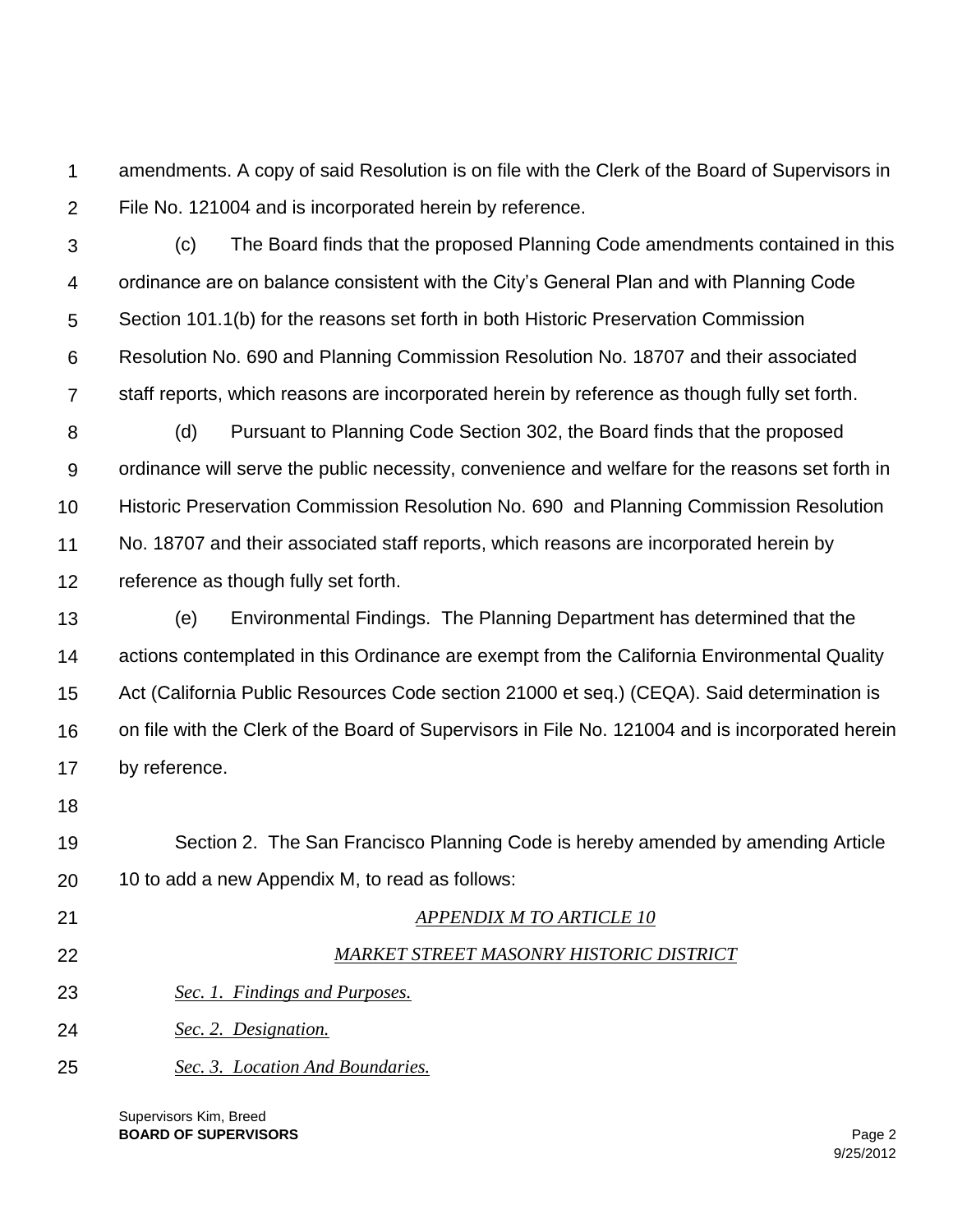| 1              | Sec. 4. Relation To Planning Code And The Provisions Of The Charter Of The City And County                   |
|----------------|--------------------------------------------------------------------------------------------------------------|
| $\overline{2}$ | Of San Francisco.                                                                                            |
| 3              | Sec. 5. Statement Of Significance.                                                                           |
| 4              | Sec. 6. Significance Of Individual Buildings To The Landmark District.                                       |
| 5              | Sec. 7. Features Of The District And Existing Buildings.                                                     |
| 6              | <b>Sec. 8. Review Standards For Certificates Of Appropriateness</b>                                          |
| 7              |                                                                                                              |
| 8              | SEC. 1. FINDINGS AND PURPOSES.                                                                               |
| 9              | The Board of Supervisors hereby finds that the area known and described in this ordinance                    |
| 10             | as the Market Street Masonry Historic District contains a number of structures having a special              |
| 11             | character and special historical, architectural and aesthetic interest and value, and constitutes a          |
| 12             | distinct section of the City. The Board of Supervisors further finds that designation of said area as a      |
| 13             | <i>Historic District will be in furtherance of and in conformance with the purposes of Article 10 of the</i> |
| 14             | Planning Code and the standards set forth therein, and that preservation on an area basis rather than        |
| 15             | on the basis of individual structures alone is in order.                                                     |
| 16             | This ordinance is intended to further the general purpose of historic preservation legislation               |
| 17             | as set forth in Section 1001 of the Planning Code, to promote the health, safety and general welfare of      |
| 18             | the public.                                                                                                  |
| 19             |                                                                                                              |
| 20             | SEC. 2. DESIGNATION.                                                                                         |
| 21             | Pursuant to Section 1004 of the Planning Code, the Market Street Masonry Historic District                   |
| 22             | is hereby designated as a Historic District, this designation having been duly recommended for               |
| 23             | approval by Resolution No. 690 of the Historic Preservation Commission and comments transmitted by           |
| 24             | the Planning Commission by Resolution No. 18707, which Resolutions are on file with the Clerk of the         |
| 25             |                                                                                                              |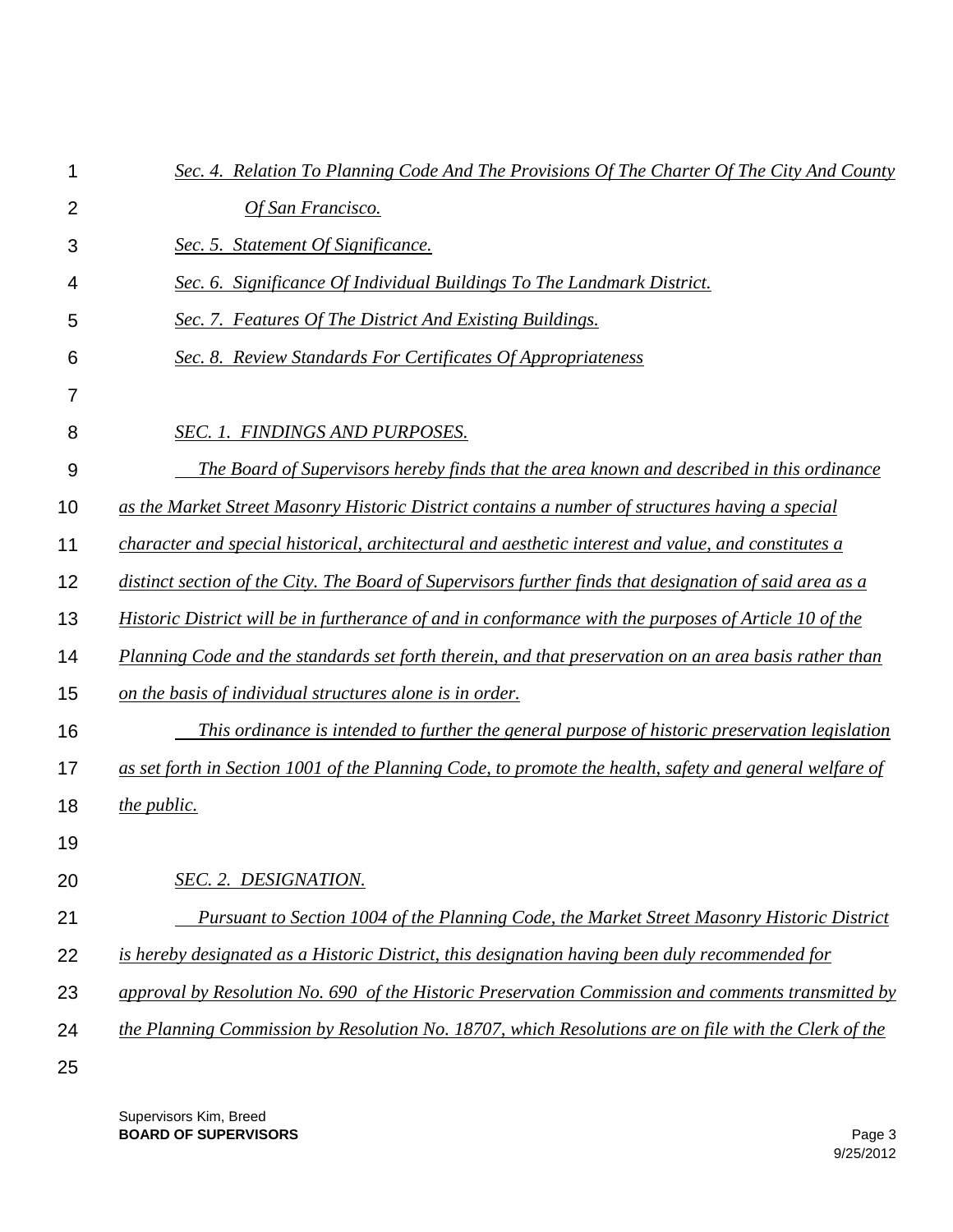1  $\mathcal{P}$ *Board of Supervisors under File No. 121004 and which Resolutions are incorporated herein and made part hereof as though fully set forth.*

3

## 4 *SEC. 3. LOCATION AND BOUNDARIES. The location and boundaries of the Market Street*

- 5 *Masonry Historic District include the following eight (8) buildings and Assessor Parcel Numbers: 150*
- 6 *Franklin Street (Block and Lot No. 0834/012); 20 Franklin Street, aka 1580-1598 Market Street (Block*
- 7 *and Lot No. 0836/010); 1649-1651 Market Street (Block and Lot No. 3504/001); 1657 Market Street*
- 8 *(Block and Lot No. 3504/046); 1666-1668 Market Street (Block and Lot No. 0854/004); 1670-1680*
- 9 *Market Street (Block and Lot No. 0854/005); 1687 Market Street (Block and Lot No. 3504/040); and*
- 10 *1693-1695 Market Street (Block and Lot No. 3504/038); and shall be as designated on the Market*
- 11 *Street Masonry Historic District Map, the original of which is on file with the Clerk of the Board of*
- 12 *Supervisors in File No. 121004, which Map is hereby incorporated herein as though fully set forth.*
- 13

## 14 *SEC. 4. RELATION TO PLANNING CODE AND THE PROVISIONS OF THE CHARTER OF*

- 15 *THE CITY AND COUNTY OF SAN FRANCISCO.*
- 16  *(a) Article 10 of the Planning Code is the basic law governing historic preservation in the*
- 17 *City and County of San Francisco. This ordinance, being a specific application of Article 10, is both*
- 18 *subject to and in addition to the provisions thereof.*
- 19  *(b) Except as may be specifically provided to the contrary in this ordinance, nothing in*
- 20 *this ordinance shall supersede, impair or modify any Planning Code provisions applicable to property*
- 21 *in the Market Street Masonry Historic District, including but not limited to existing and future*
- 22 *regulations controlling uses, height, bulk, lot coverage, floor area ratio, required open space, off-street*
- 23 *parking and signs.*
- 24
- 25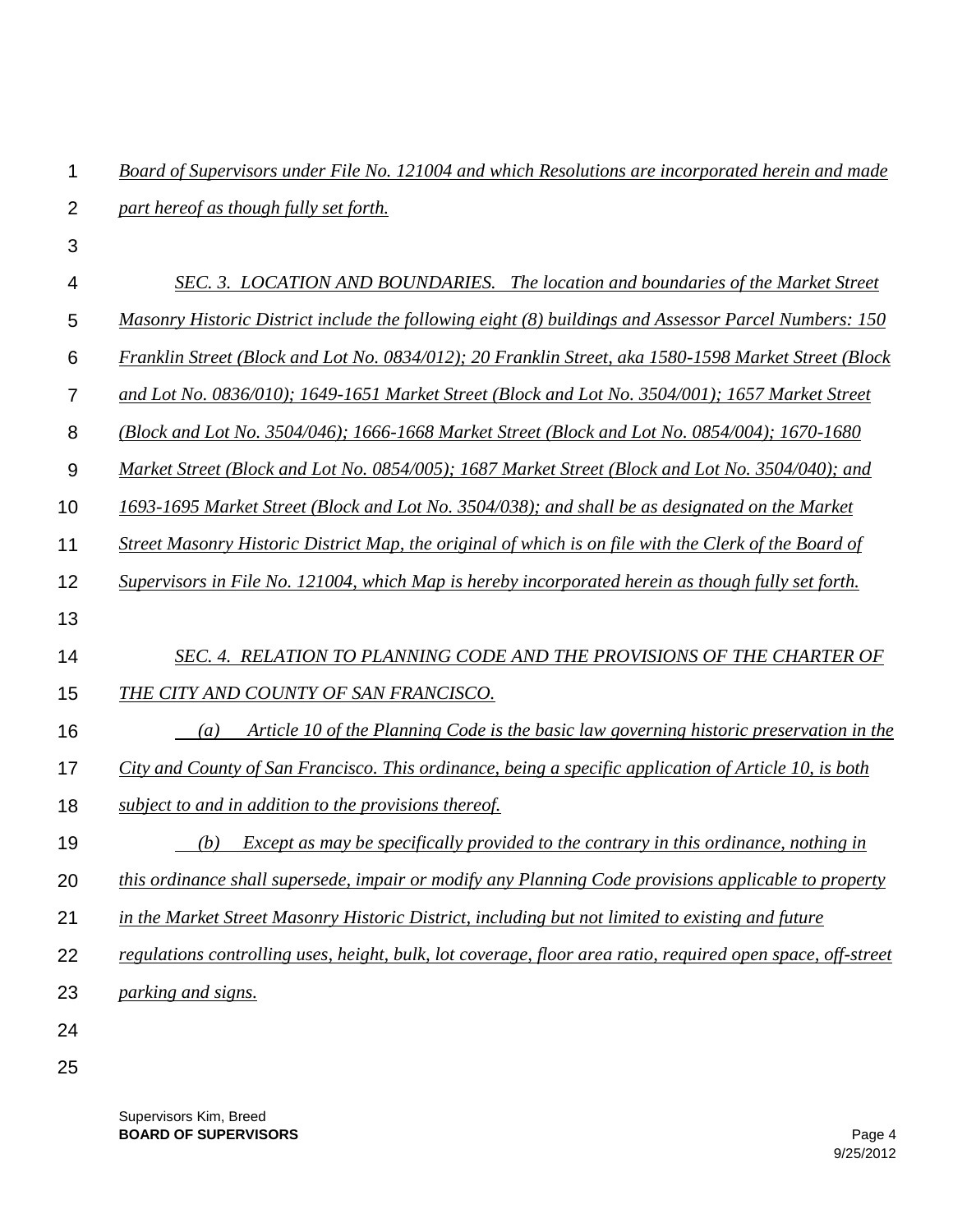| 1              | SEC. 5. STATEMENT OF SIGNIFICANCE.                                                                           |
|----------------|--------------------------------------------------------------------------------------------------------------|
| $\overline{2}$ | Eight architecturally significant buildings located between Franklin and Valencia Streets                    |
| 3              | comprise the Market Street Masonry Historic District. Highly regarded master architects such as              |
| 4              | August Nordin, G. Albert Lansburgh, Conrad A. Meussdorffer, and George Applegarth worked in the              |
| 5              | popular revival styles of the early 20th-century such as Classical Revival, Colonial Revival, and            |
| 6              | Venetian Gothic Revival.                                                                                     |
| $\overline{7}$ | The architects utilized a formal three-part arrangement consisting of a base (often with a                   |
| 8              | commercial storefront), main portion or column (often with residential floors), and decorative top with      |
| $9$            | either a projecting cornice or decorative parapet. All buildings comprising this non-contiguous              |
| 10             | historic district are three to six stories tall and are fully built out, covering their entire lot. Most are |
| 11             | mixed-use with commercial ground floor uses and residential above.                                           |
| 12             | Built between 1911 and 1925, following the 1906 Earthquake and Fire, and responding to new                   |
| 13             | building codes, they influenced the visual transition of San Francisco from a city of wood and brick, to     |
| 14             | one of brick veneer, concrete, and stucco. Projecting bay windows—a long-standing feature in San             |
| 15             | Francisco—visually reinforce the vertical emphasis, while increasing the light and air into the interior     |
| 16             | of many of the buildings. The buildings are executed in earthquake and fire-resistant materials with         |
| 17             | steel frames, reinforced concrete, brick, and galvanized metal ornament.                                     |
| 18             | While each building is unique, they relate to each other as a group because of the period in                 |
| 19             | which they were constructed, their high-style design, and fire-proof masonry construction. All of the        |
| 20             | buildings are well-preserved examples and retain character-defining features, such as elaborate metal        |
| 21             | cornices, pattern brickwork, historic storefronts with glass transom lights, bronze plate glass window       |
| 22             | frames and decorative bases.                                                                                 |
| 23             | Additional historic information may be found in the Market Street Masonry Historic District                  |
| 24             | Designation Report, which is hereby incorporated herein as though fully set forth. This document is on       |
| 25             | file at the Planning Department under Case No. 2011.0705L.                                                   |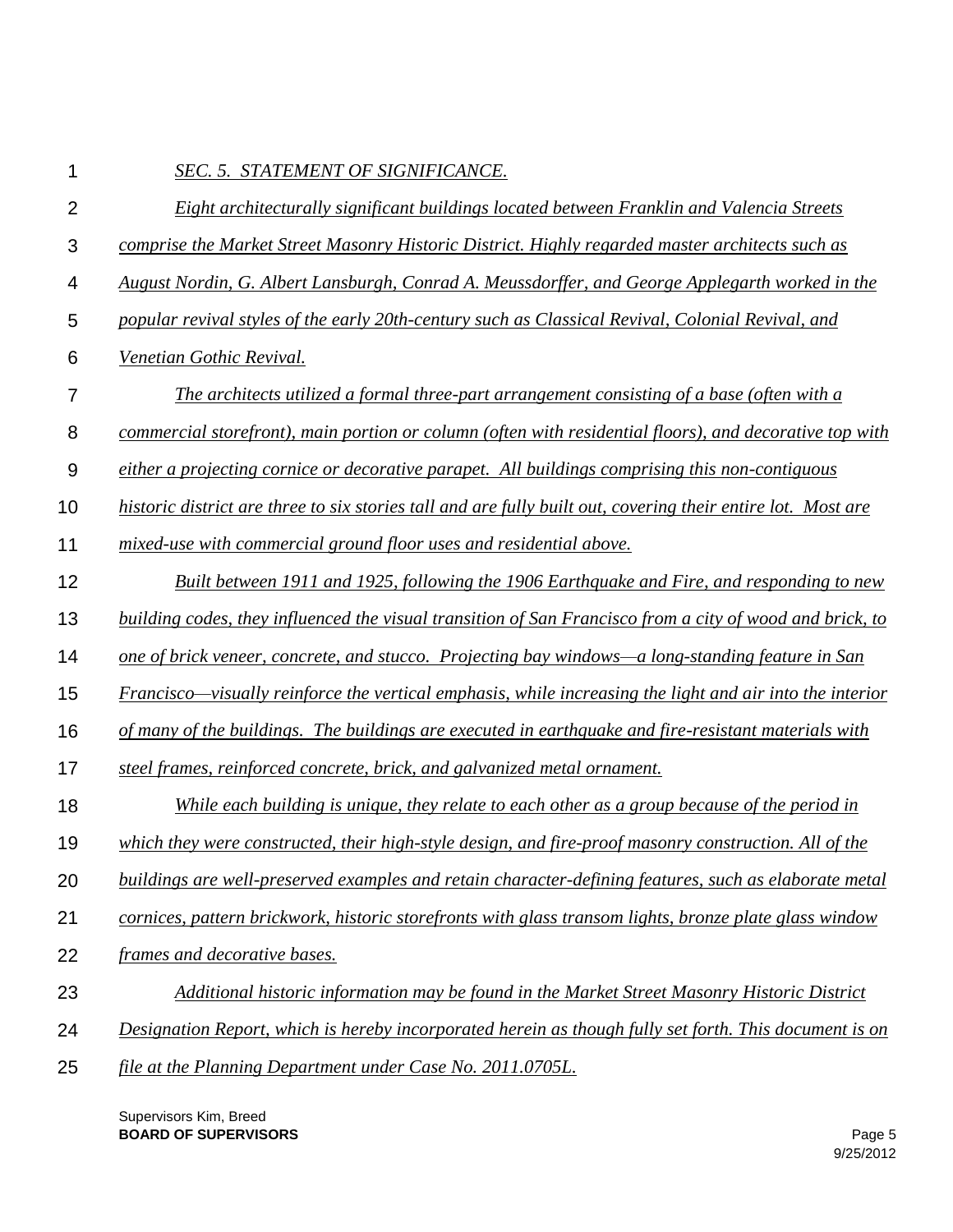| 2  | SEC. 6. SIGNIFICANCE OF INDIVIDUAL BUILDINGS TO THE LANDMARK DISTRICT.                                       |
|----|--------------------------------------------------------------------------------------------------------------|
| 3  | A district is usually a single geographic area of contiguous historic properties; however, a                 |
| 4  | district may also be composed of multiple definable significant resources separated by non-significant       |
| 5  | areas. The Market Street Masonry discontiguous district is composed of eight buildings on four blocks        |
| 6  | that are spatially discrete. The space between the buildings is not related to the significance of the       |
| 7  | district. While all buildings can be seen from the intersection of Market and Franklin Streets, the          |
| 8  | yisual continuity is not a factor in the significance. Each of the eight discontiguous buildings are         |
| 9  | contributory to the Market Street Masonry Historic District.                                                 |
| 10 | An architectural description, building history and evaluation of each parcel within the Historic             |
| 11 | District is documented in the Market Street Masonry Historic District Designation Report and are             |
| 12 | hereby incorporated herein as though fully set forth. It is important to note that street address numbers    |
| 13 | are subject to change, and that the most reliable, official method for identifying a property within the     |
| 14 | Landmark District is to refer to it by its assigned Assessor Block and Lot number.                           |
| 15 |                                                                                                              |
| 16 | SEC. 7. FEATURES OF THE DISTRICT AND EXISTING BUILDINGS.                                                     |
| 17 | The character-defining features of the Market Street Masonry Historic District include all                   |
| 18 | exterior elevations, including rooflines, of each of the eight buildings. The following section describes    |
| 19 | in further detail character-defining features of the District and of individual buildings contained          |
| 20 | therein. Historic District designation is intended to protect and preserve these character-defining          |
| 21 | features.                                                                                                    |
| 22 | Overall Form, Continuity, Scale and Proportion. All buildings are built to the property<br>$\left(a\right)$  |
| 23 | lines, rise vertically without setbacks, and have flat roofs. Building height is within a three-to six story |
| 24 | range, with one building at three stories, one at four, four at five stories, and two at six stories in      |
| 25 |                                                                                                              |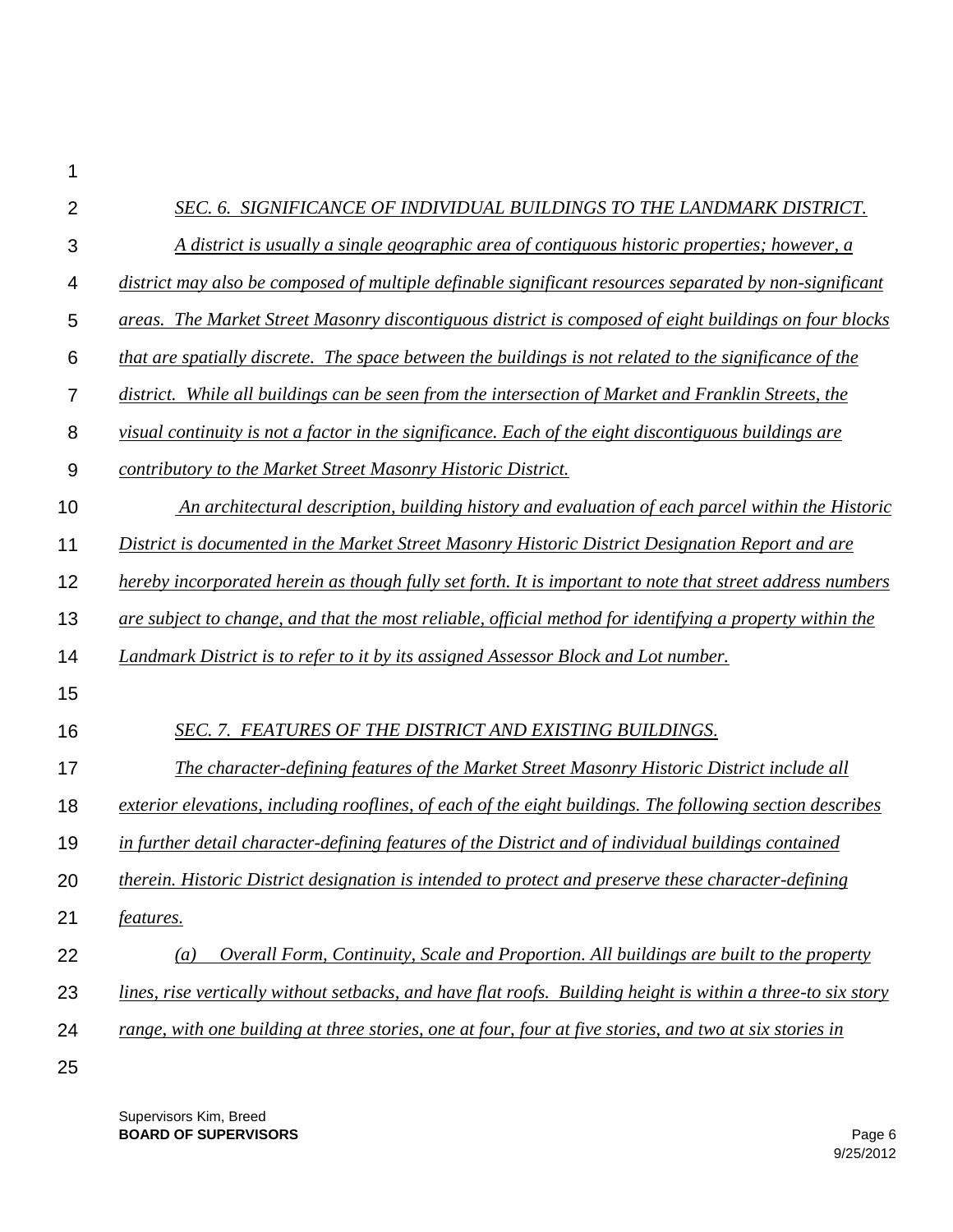| 1              | height. All buildings in the district retain their historic integrity. The buildings are consistent in height, |
|----------------|----------------------------------------------------------------------------------------------------------------|
| $\overline{2}$ | bulk, scale and proportion.                                                                                    |
| 3              | Fenestration. Existing fenestration consists of predominantly double-hung, wood sash<br>(b)                    |
| 4              | windows that are vertical in orientation; however, industrial steel sash is found, as are awning and           |
| 5              | casement sash. Buildings feature a symmetrical and regular pattern of windows with consistent                  |
| 6              | dimensions along primary facades. Aside from some ground floor commercial storefronts, the size and            |
| 7              | shape of window openings have not been altered over time. Replacement window sash that were added              |
| 8              | to buildings after the period of significance have not gained significance in their own right.                 |
| 9              | Materials and Finishes. Unpainted brick is the predominant cladding material found in<br>(c)                   |
| 10             | five of the eight buildings in the district; however, painted stucco on concrete is found on three             |
| 11             | buildings in the district. Galvanized sheet iron is used extensively for decorative features and the           |
| 12             | cladding of projecting bay windows.                                                                            |
| 13             | Architectural Details. There are no character-defining interior features or spaces<br>(d)                      |
| 14             | included in this designation. The character-defining exterior features of the buildings are:                   |
| 15             | 150 Franklin Street. The significant historical and architectural features of 150<br>(1)                       |
| 16             | <b>Franklin Street are: five-story height and rectangular massing; scored concrete cladding on the raised</b>  |
| 17             | basement and brick cladding on the upper stories; recessed main entrance with a concrete, segmental            |
| 18             | arch surround, marble steps, and glazed wood door with sidelights and transom; glass and metal                 |
| 19             | framed curved marquise; fenestration pattern of recessed, semi-hexagonal bays, with double-hung                |
| 20             | wood sash windows set within galvanized metal surrounds that extend the full height of the building;           |
| 21             | Classical Revival decorative details, including a basement story separated from the upper stories by a         |
| 22             | band of Greek key ornament, metal architrave with beveled shield ornaments between the bays, a frieze          |
| 23             | with brick Flemish diagonal bond ornament, and a deeply projecting metal cornice with dentils, egg             |
| 24             | and dart molding, drop finials on the soffit, galvanized metal spandrel panels, and geometric fascia           |
| 25             | ornament with plaques set between the bays on the cornice fascia; and flat roof; as well as:                   |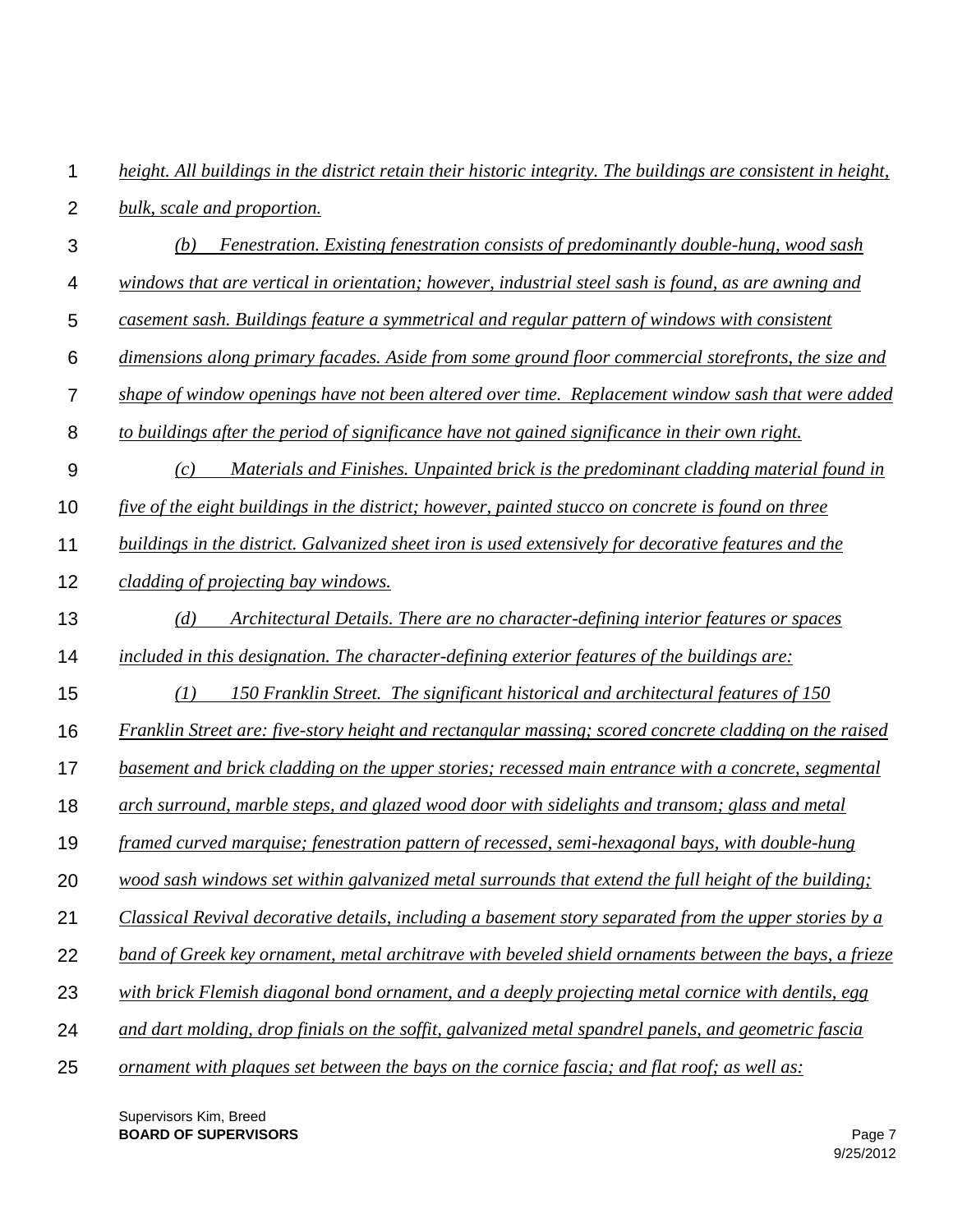| 1                | All exterior elevations, architectural details, motifs and rooflines;                                 |
|------------------|-------------------------------------------------------------------------------------------------------|
| $\overline{2}$   | Rectangular massing;                                                                                  |
| 3                | Projecting metal and glass marquise above the main entry on Franklin Street                           |
| 4                | Exterior cladding including unpainted common bond brick; painted stucco base and                      |
| 5                | terra cotta and/or cast stone water table and bay frames and panels;                                  |
| 6                | Historic one-over-one wood double hung windows on residential floors; paired wood                     |
| 7                | casement sash at the raised basement; and                                                             |
| 8                | <i>Projecting metal cornice.</i>                                                                      |
| $\boldsymbol{9}$ | (2)<br>20 Franklin Street, aka 1580-1598 Market Street. The significant historical and                |
| 10               | architectural features are: six-story height and E-shaped massing; brick cladding; high vertically    |
| 11               | divided transoms at the second story level; light wells at second story that are separated from those |
| 12               | below and above by metal cornices; light wells fronted by a dentilated triangular pediment supported  |
| 13               | by Tuscan columns; symmetrical fenestration pattern with flat arch lintels and keystones; sixth floor |
| 14               | windows with molded surrounds and label molding; modillion cornice; parapet; and flat roof; as well   |
| 15               | $\overline{a}$ s:                                                                                     |
| 16               | All exterior elevations, architectural details, motifs and rooflines;                                 |
| 17               | <u>Irregular pentagonal massing at the base, and "E" shaped apartment blocks on upper</u>             |
| 18               | floors;                                                                                               |
| 19               | Pediments supported by columns fronting the southern light courts;                                    |
| 20               | Window openings with double hung sash, historically one-over-one wood double hung                     |
| 21               | sash;                                                                                                 |
| 22               | Unpainted English bond brick on Market and Page Street elevations;                                    |
| 23               | Brick piers and bases at the glazed storefronts with glass transoms;                                  |
| 24               | Projecting metal cornice; and                                                                         |
| 25               | Flag pole.                                                                                            |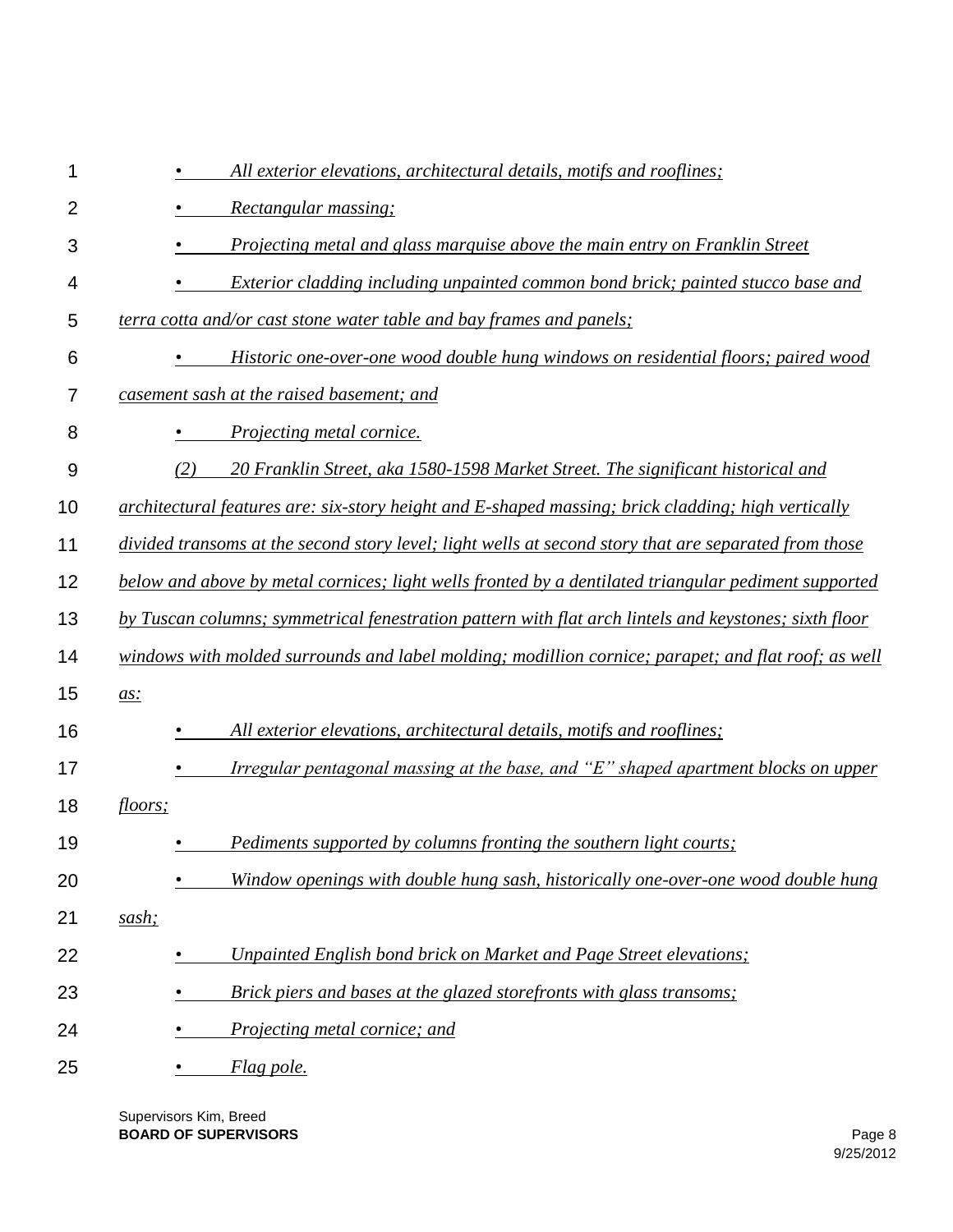| 1  | 1649 Market Street. The significant historical and architectural features are: five-story<br>(3)          |
|----|-----------------------------------------------------------------------------------------------------------|
| 2  | height and U-shaped massing; stucco and brick cladding; recessed entrance with glazed wood door,          |
| 3  | sidelights and transom; wood sash mezzanine windows at several storefronts; distinctive upper story       |
| 4  | fenestration pattern of modified Chicago-style windows with six-over-one light double-hung wood sash      |
| 5  | windows separated by spandrel panels with inlaid brick designs; side windows angled to the depth of       |
| 6  | the building wall; fifth story stucco cladding with an elaborate decorative scheme; slightly arched fifth |
| 7  | story window openings with Corinthian columns with embossed patterning on the shafts; sills               |
| 8  | supported on molded brackets, and recessed panels between windows; a relief panel with a female face      |
| 9  | surrounded by garlands at the left and right ends of the story; and a metal entablature with dentils and  |
| 10 | a modillion cornice; as well as:                                                                          |
| 11 | All exterior elevations, architectural details, motifs and rooflines;                                     |
| 12 | Rectangular massing;                                                                                      |
| 13 | Unpainted Flemish bond brick on Market, Brady and Stevenson Streets;                                      |
| 14 | Recessed residential entry with marble paneling and beveled divided lights;                               |
| 15 | Glazed storefronts with wood divided-light transoms set within embossed metal frames;                     |
| 16 | Painted stucco base on Market, Brady and Stevenson Streets;                                               |
| 17 | Historic six-over-one and nine-over-one wood double hung sash;                                            |
| 18 | Terra cotta ornament at the fifth floor; and                                                              |
| 19 | <i>Projecting metal cornice.</i>                                                                          |
| 20 | 1657 Market Street. The significant historical and architectural features are: five-story<br>(4)          |
| 21 | height and rectangular massing; brick cladding; intact lattice transom at the former storefront; multi-   |
| 22 | story canted bays; approximately fifty percent of the original double-hung, wood-sash windows;            |
| 23 | paneled spandrels and projecting cornices at the bays; a distinctive fifth story fenestration pattern     |
| 24 | including a pair of arched window openings with double-hung, wood sash in the left and right bays,        |
| 25 |                                                                                                           |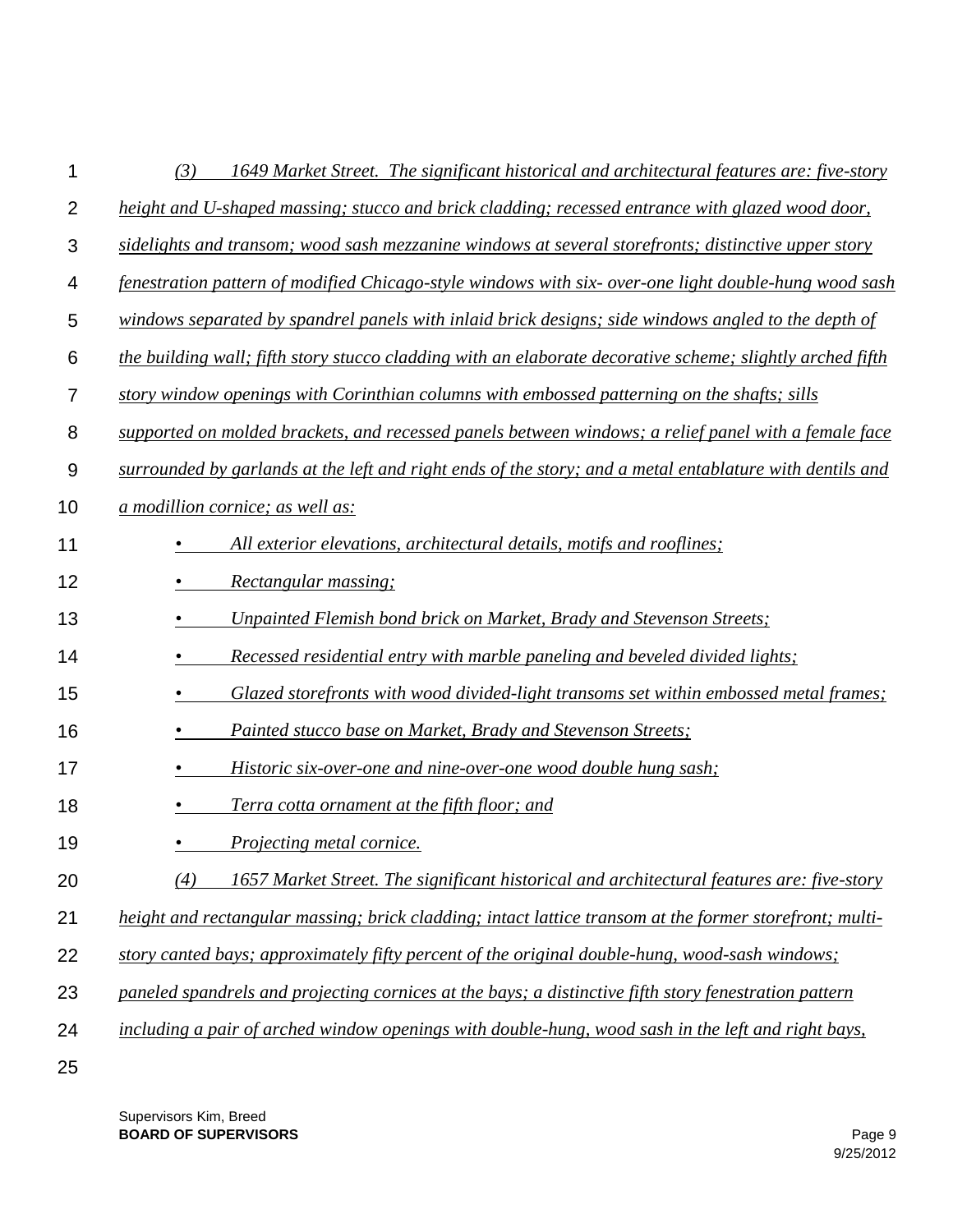| 1              | and a blind window opening in the center bay, all divided with pilasters, a continuous sill and outlined     |
|----------------|--------------------------------------------------------------------------------------------------------------|
| $\overline{2}$ | with coping; and a cornice with dropped brackets and a molded frieze; as well as:                            |
| 3              | All exterior elevations, architectural details, motifs and rooflines;                                        |
| 4              | Rectangular massing;                                                                                         |
| 5              | Storefront surround with embossed metal ornament, painted stucco base, embossed                              |
| 6              | metal frames, prism glass storefront transom;                                                                |
| 7              | <i>Projecting bay windows supported on scroll brackets;</i>                                                  |
| 8              | Historic one-over-one wood double hung sash; and                                                             |
| 9              | Projecting metal cornice.                                                                                    |
| 10             | (5)<br>1666-1668 Market Street. The significant historical and architectural features are:                   |
| 11             | height and massing; brick cladding; fenestration pattern with six- over-six light, wood, double-hung         |
| 12             | sash; Colonial Revival decorative features including arched, recessed entrance in the left (western) bay     |
| 13             | with Doric columns and divided sidelights and a fanlight transom; upper stories with arched window           |
| 14             | openings on the second story with infilled, paneled arches; third story with flat lintels and sills; fourth- |
| 15             | story with segmental arch lintels and keystones; belt course that separates the fifth story; entablature     |
| 16             | with triglyphs and medallions on the frieze and a modillion cornice; and parapet topped with a               |
| 17             | balustrade; as well as:                                                                                      |
| 18             | All exterior elevations, architectural details, motifs and rooflines;                                        |
| 19             | <i>Trapezoidal massing;</i>                                                                                  |
| 20             | Unpainted Flemish bond brick on Market Street; stucco and galvanized metal on Rose                           |
| 21             | Street;                                                                                                      |
| 22             | Storefront enframement of painted molded stucco (the configuration within the                                |
| 23             | enframement is non-historic);                                                                                |
| 24             | Historic six-over-six wood double hung sash; and                                                             |
| 25             | Projecting metal cornice and balustrade parapet.                                                             |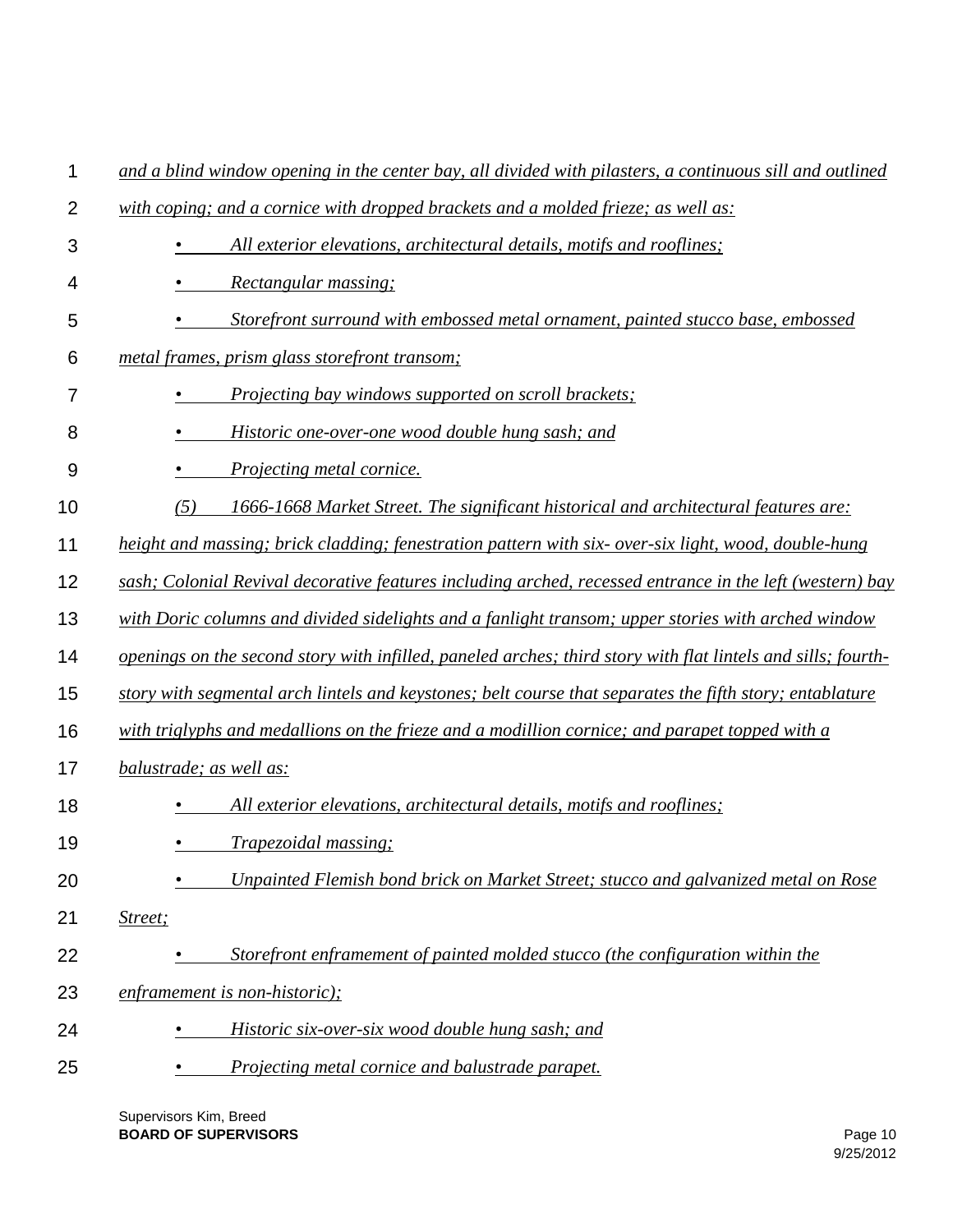| 1              | 1670-1680 Market Street. The significant historical and architectural features are: six-<br>(6)          |
|----------------|----------------------------------------------------------------------------------------------------------|
| $\overline{2}$ | story height and massing; stucco cladding; storefronts with tiled water tables and window                |
| 3              | enframements and original wood frame storefront windows and high, divided, straight, transom with        |
| 4              | arched openings and turned spindle muntins; entry with shouldered, arched opening and a door hood        |
| 5              | on brackets with a shouldered pediment; upper stories with bay windows in the second, fourth, and        |
| 6              | sixth bays with paneled spandrels, colonnettes with spiral fluting, and molded friezes; and entablature  |
| 7              | with molded medallion frieze and modillion cornice; as well as:                                          |
| 8              | All exterior elevations, architectural details, motifs and rooflines;                                    |
| 9              | <i>Trapezoidal massing;</i>                                                                              |
| 10             | Recessed residential entry with marble step, tiled floor, and wood entry door and                        |
| 11             | transom with wrought iron grilles;                                                                       |
| 12             | Glazed storefronts with wooden arched top divided light storefront transoms, tiled piers                 |
| 13             | and bases and retractable awning pockets;                                                                |
| 14             | "Gaffney Building" incised panel above the storefronts;                                                  |
| 15             | Historic wood casement windows with transoms; and                                                        |
| 16             | <i><u>Projecting metal cornice.</u></i>                                                                  |
| 17             | 1687 Market Street. The significant historical and architectural features are identified<br>(7)          |
| 18             | as follows: two-story with mezzanine / three-story height and massing; stucco cladding; glazed           |
| 19             | storefronts; deeply recessed entry with tiled floor; wood entry doors with transoms; steel windows with  |
| 20             | divided-light transoms; stucco moldings framing the façade and between the mezzanine and upper           |
| 21             | floor; metal tile pent roof and shaped parapet on Market Street; and three levels of industrial divided- |
| 22             | light steel sash on Stevenson Street; as well as:                                                        |
| 23             | All exterior elevations, architectural details, motifs and rooflines;                                    |
| 24             | Rectangular massing;                                                                                     |
| 25             | Deeply recessed entry with tile floor, mirror, two wood doors and transoms;                              |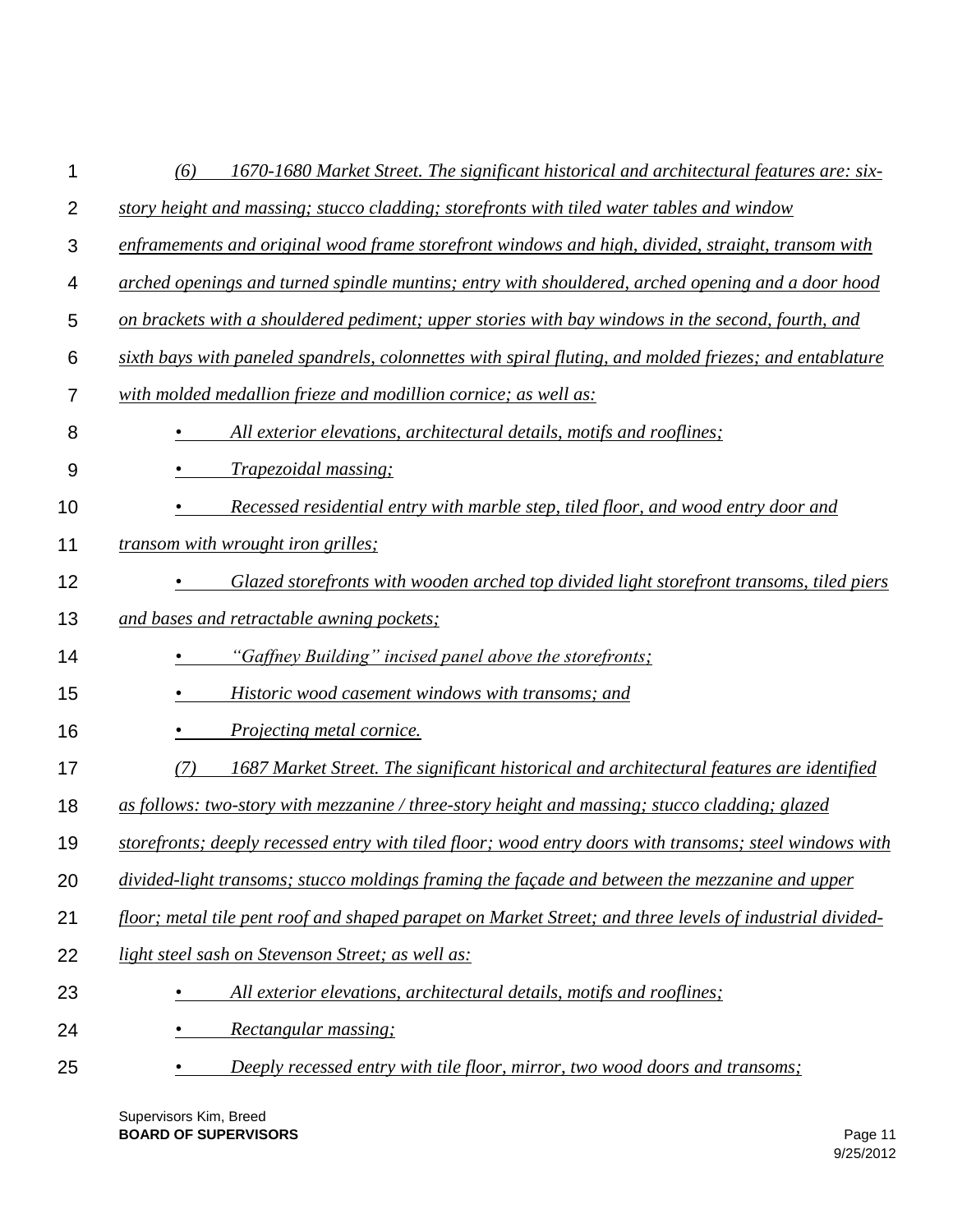| 1              | Glazed storefronts with painted stucco bases and no transoms;                                            |
|----------------|----------------------------------------------------------------------------------------------------------|
| $\overline{2}$ | Steel windows with divided light transoms on Market Street; divided light steel                          |
| 3              | industrial sash on Stevenson Street;                                                                     |
| 4              | "Edward McRoskey Mattress Co" incised panel; and                                                         |
| 5              | Shaped parapet with metal tile pent roof.                                                                |
| 6              | (8)<br>1693 Market Street. The significant historical and architectural features are: five story         |
| 7              | height and rectangular massing; combination brick and metal cladding; recessed residential entry at      |
| 8              | the left bay; four-story continuous canted bays with wood sash awning windows, spandrel panels and       |
| 9              | fixed, recessed, half-round or square transoms; fire escape at the central bays on the second through    |
| 10             | fifth floors; entablature and double, arched parapet with decorative keystones above the first and       |
| 11             | fourth bays; and a flagpole in the center; as well as:                                                   |
| 12             | All exterior elevations, architectural details, motifs and rooflines;                                    |
| 13             | Rectangular massing;                                                                                     |
| 14             | Recessed residential entry with divided-light transom;                                                   |
| 15             | Commercial storefront with painted masonry piers;                                                        |
| 16             | Unpainted stacked and American bond brick above the ground floor;                                        |
| 17             | Wood awning windows with transoms;                                                                       |
| 18             | Metal-clad projecting bay windows;                                                                       |
| 19             | Double-arched brick and metal shaped parapet; and                                                        |
| 20             | Flag pole.                                                                                               |
| 21             | Landscape Elements. All properties in the Historic District are built to their respective<br>(e)         |
| 22             | lot lines, and do not have landscape features. Streets, sidewalks and other public spaces are present in |
| 23             | this dense urban environment, but are incidental, rather than integral to the significance of the        |
| 24             | buildings. Streets and sidewalks are not included as character-defining features. Public landscape       |
| 25             | elements are therefore specifically excluded from this designation.                                      |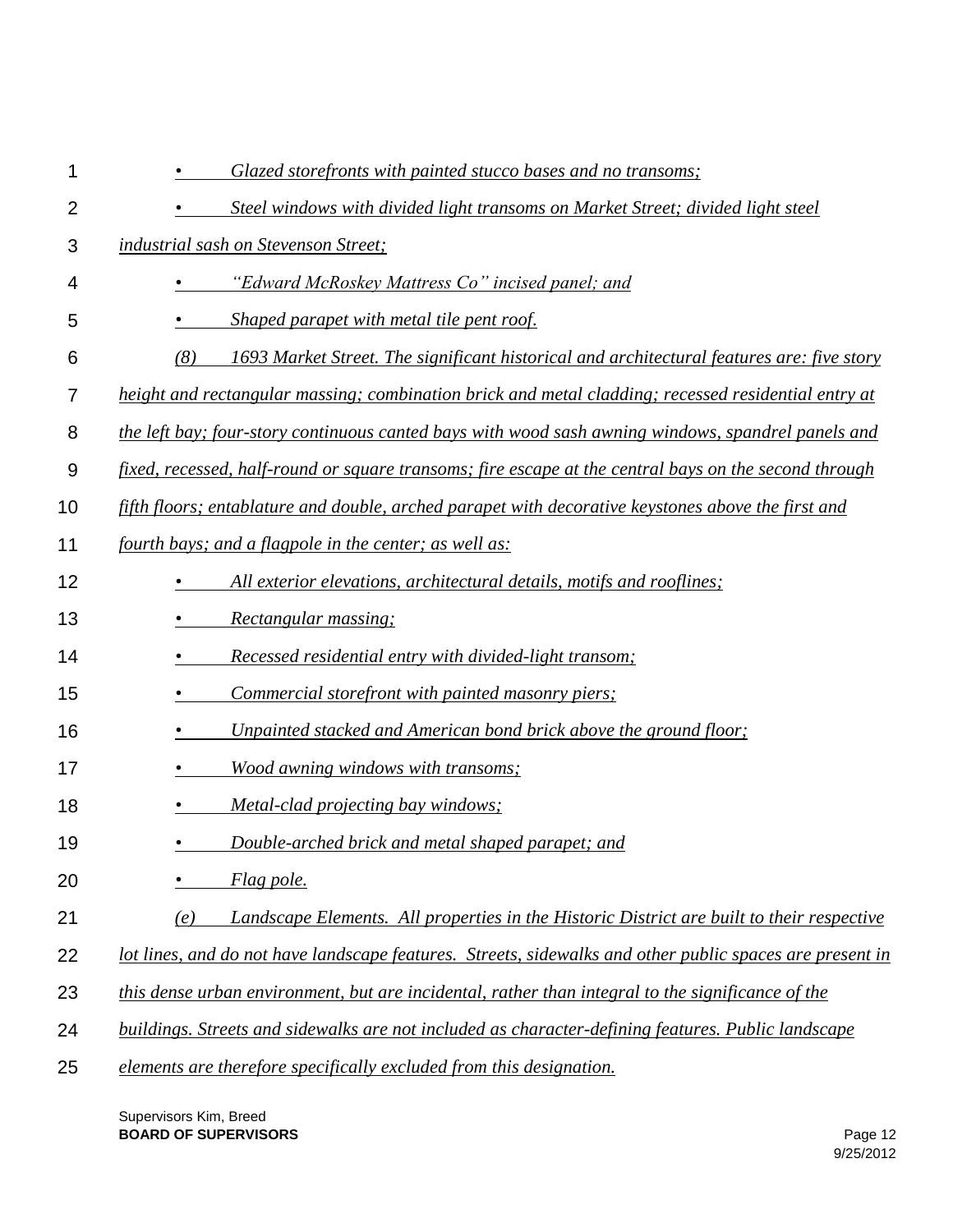| 1              | Additional features of the Historic District are documented in the Market Street<br>(f)                   |
|----------------|-----------------------------------------------------------------------------------------------------------|
| $\overline{2}$ | Masonry Historic District Designation Report within the section entitled "Common Characteristics of       |
| 3              | Buildings in the Market Street Masonry District," and are hereby incorporated herein as though fully      |
| 4              | set forth, and are on file at the Planning Department under Case No. 2011.0705L.                          |
| 5              |                                                                                                           |
| 6              | <b>SEC. 8. REVIEW STANDARDS FOR CERTIFICATES OF APPROPRIATENESS</b>                                       |
| 7              | The standards for review of all applications for Certificates of Appropriateness are as set forth         |
| 8              | in Section 1006.6 of Article 10. For the purposes of review under those standards, the "character of the  |
| 9              | Historic District" shall mean the exterior architectural features of the Market Street Masonry Historic   |
| 10             | District referred to and described in Section 7 of this Appendix.                                         |
| 11             | The procedures, requirements, controls, and standards in Sections 1005 through 1006.7 of the              |
| 12             | Planning Code shall apply to all applications for Certificates of Appropriateness in the Market Street    |
| 13             | Masonry Historic District. In addition to those requirements, the following provisions shall apply to all |
| 14             | such applications; in the event of any conflict or inconsistency between the following provisions and     |
| 15             | Article 10, those procedures, requirements, controls and standards affording stricter protection to       |
| 16             | <i>landmarks, landmark sites and the Historic District shall prevail:</i>                                 |
| 17             | A Certificate of Appropriateness shall be required for painting previously unpainted<br>$\left(a\right)$  |
| 18             | brickwork.                                                                                                |
| 19             | <b>Administrative Certificates of Appropriateness:</b><br>(b)                                             |
| 20             | Brickwork: An Administrative Certificate of Appropriateness shall be required for<br>(I)                  |
| 21             | cleaning brick surfaces with abrasives or treatment of such surfaces with waterproofing chemicals or      |
| 22             | anti-graffiti coatings.                                                                                   |
| 23             | Galvanized Metal Ornament: An Administrative Certificate of Appropriateness shall be<br>(2)               |
| 24             | required for any repair of metal ornament that necessitates its removal from the building in order to     |
| 25             | carry out such repair.                                                                                    |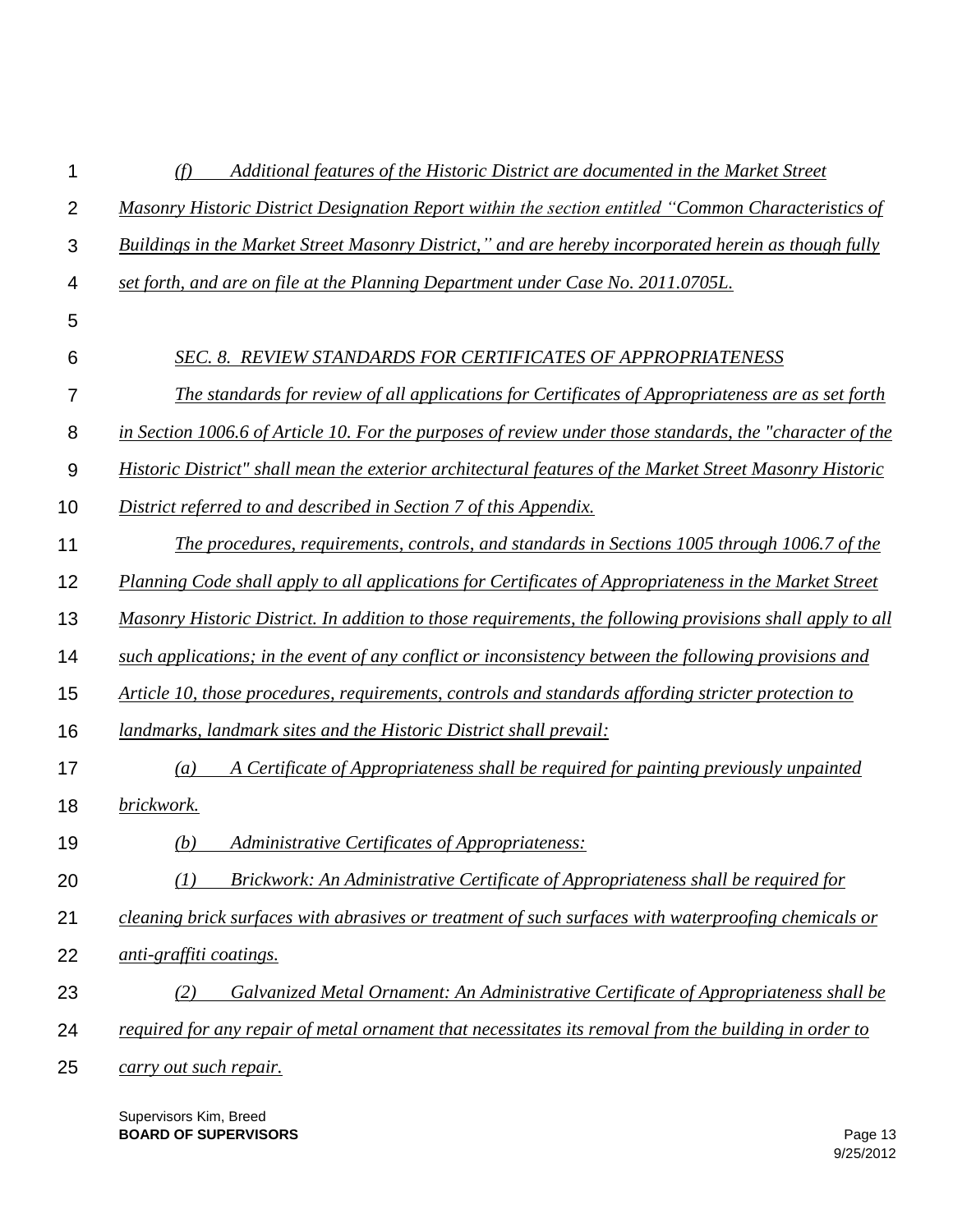| 1              | Signs and Awnings: An Administrative Certificate of Appropriateness shall be required<br>(3)             |
|----------------|----------------------------------------------------------------------------------------------------------|
| $\overline{2}$ | for new tenant signs, signage programs and awnings. Signage programs established for individual          |
| 3              | buildings with a Notice of Special Restrictions (NSR) on file may avoid future Administrative            |
| 4              | Certificates of Appropriateness provided future signs follow the established program. Signs, signage     |
| 5              | programs and awnings that are compatible in terms of material, location, size, method of attachment,     |
| 6              | and method of illumination with the building and/or district and meet the following requirements:        |
| 7              | Proposal shall not obscure or cover any exterior character-defining features;<br>(i)                     |
| 8              | (ii)<br>Proposal includes the removal of any abandoned conduit, outlets, attachment structures,          |
| 9              | and related equipment;                                                                                   |
| 10             | All signs shall be constructed out of durable high-quality materials that retain their<br>(iii)          |
| 11             | characteristics within a high-traffic area over time. Poor quality materials that are prone to fading,   |
| 12             | rapid deterioration, or damage are discouraged;                                                          |
| 13             | Materials shall be compatible with the color, craftsmanship, and finishes associated<br>(iv)             |
| 14             | with the District. Materials shall not have glossy or highly reflective surfaces;                        |
| 15             | All signage applied to or installed directly behind storefront glass shall not exceed one-<br>(v)        |
| 16             | <i>third of the glass area;</i>                                                                          |
| 17             | Awnings shall be constructed out of cloth or a material similar in appearance and<br>(vi)                |
| 18             | <i>texture to cloth;</i>                                                                                 |
| 19             | Retractable and operable awnings are encouraged; however, a fixed awning may be<br>(vii)                 |
| 20             | acceptable if it expresses the same characteristics as retractable awnings or has a free-moving valance, |
| 21             | and does not appear to be rigid, hard, or inflexible;                                                    |
| 22             | All signs shall be attached in a manner that avoids damaging or obscuring any of the<br>(viii)           |
| 23             | <i>character-defining features associated with the subject building:</i>                                 |
| 24             |                                                                                                          |
| 25             |                                                                                                          |